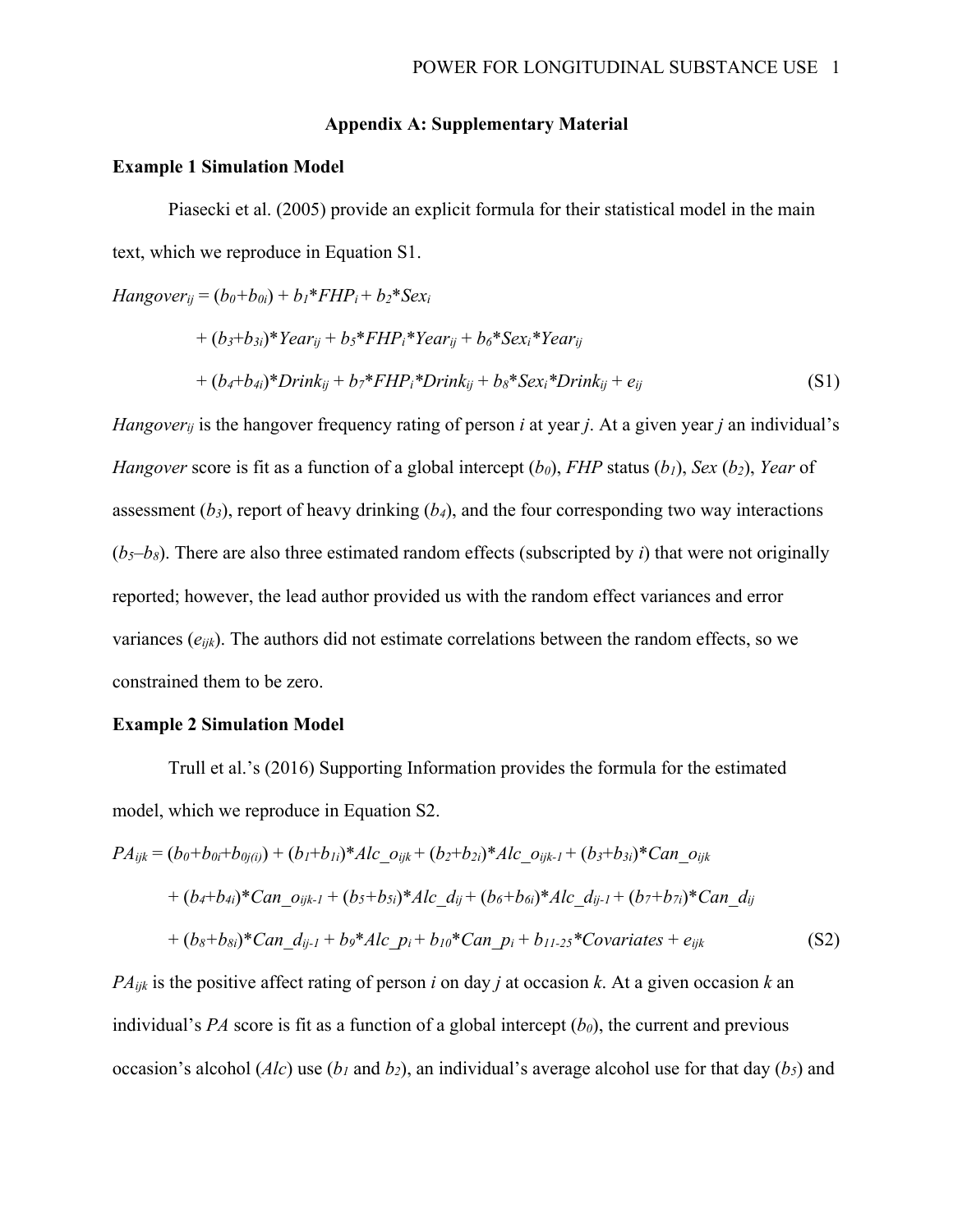the previous day  $(b_6)$ , and an individual's overall person-average of alcohol use across the entire diary period (*b<sub>9</sub>*). There are also parallel occasion- (*b<sub>3</sub>* and *b<sub>4</sub>*), day- (*b<sub>7</sub>* and *b<sub>8</sub>*), and person-level (*b10*) effects for an individual's cannabis use (*Can*). To consolidate the model, we excluded the covariates (*b11-25*) from our data generation, as the reported alcohol and cannabis effects already explicitly adjusted for them, and their exclusion minimally affected degrees of freedom (and resulting standard errors) given the large number of observations.<sup>1</sup>

In general, reported coefficient estimates explicitly adjust for covariances between predictors within levels of analysis. However, we observed that co-use in Trull and colleagues' (2016) data was small  $(r = .09)$ ; see Supplemental Materials for details) relative to previous studies (*r*s = .10-.60; Hartman & Huestis, 2013; Walsh et al., 2004). Therefore we chose to consider it as a parameter to vary in the sensitivity analyses.<sup>2</sup>

The nine estimated random effects in Equation 2 (subscripted by *i* and/or *j*) were not reported by Trull and colleagues (2016); however, the lead author provided us with a table of the random effect variances and error variances (*eijk*). The authors did not estimate correlations between the random effects, so we constrained them to zero. We estimated missingness consistent with Trull et al. (2016).

### **Estimating Alcohol and Cannabis Co-Use Correlation**

One of the model parameters of interest in the current simulations was the correlation between alcohol and cannabis use. Substance co-use is frequently observed in epidemiological

 $1$  Caution should be taken before adopting this approach if there are relatively few total observations, as the exclusion of the covariates can have a larger impact on the degrees of freedom in that case.

 $2$  The authors employed the disaggregation approach recommended by Curran and Bauer (2011); therefore we did not generate covariances between predictors at different levels of analysis, as the model estimates reflect independent effects and the residual variance adjusting for those covariances was provided. Researchers adopting such models should carefully consider whether to incorporate these additional parameters in their simulations, especially if they are interested in associations that occur at a particular level of analysis but that may positively covary with associations at another level.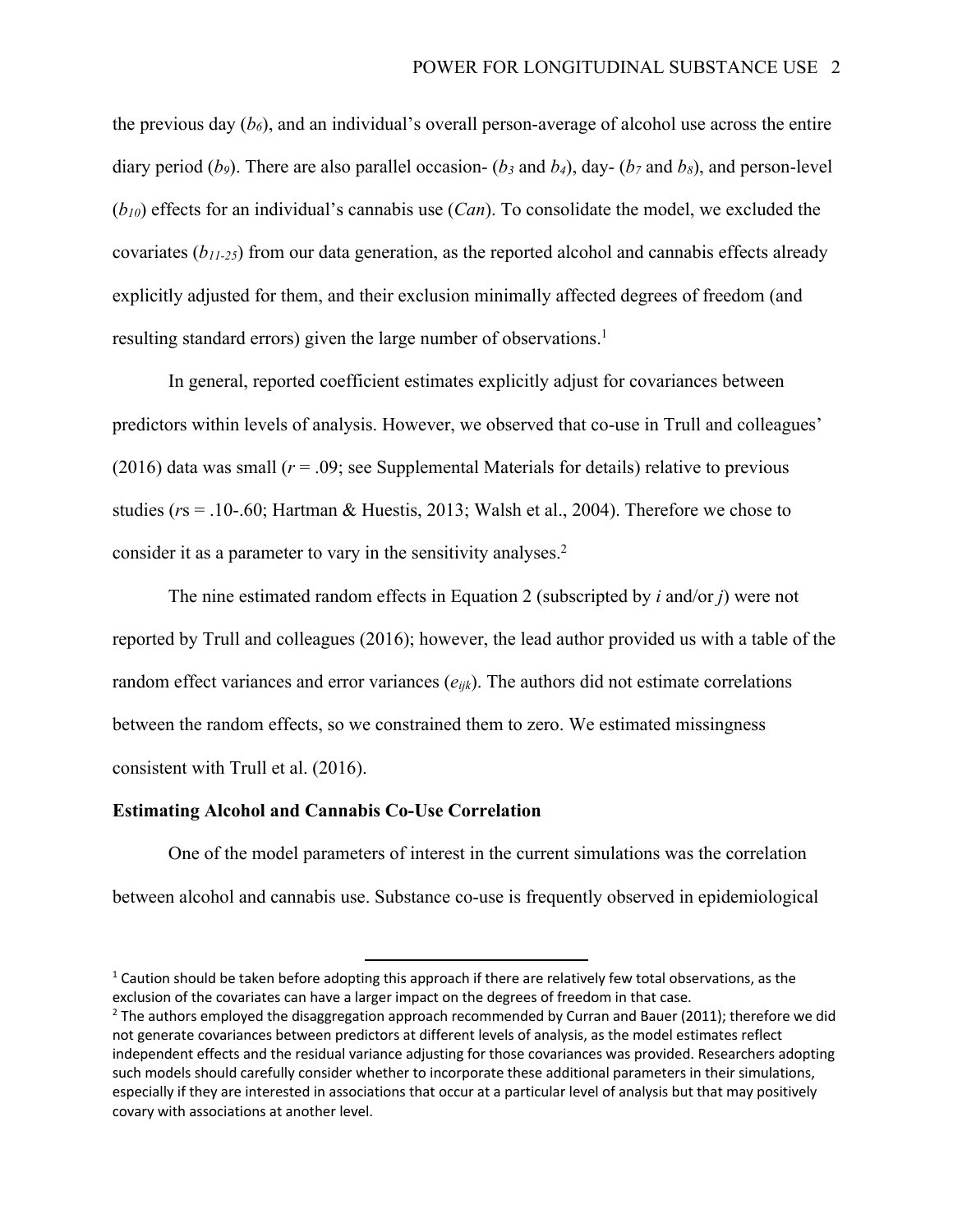and intensive longitudinal studies. It is also well-established that (positive) correlations between model predictors decreases unique variance - and therefore power - attributable to each predictor in relation to an outcome. Thus, naturally occurring substance co-use could undermine the power to detect unique effects. However, it is unclear to what extent this represents a substantive problem. Using the information provided by Trull and colleagues (2016), we were able to estimate an approximate value for the alcohol and cannabis co-use correlation observed in their study that we could then vary in sensitivity analyses to examine the relative impact on power. Their Table 1 provides frequencies and percentages for the amount of alcohol, cannabis, and combined use across days and occasions, which we can use to calculate a phi correlation coefficient (though acknowledging that we are ignoring the clustering of days within individuals). Given that there are 658 (24.9%) alcohol use days, 364 (13.9%) cannabis use days, and 123 (4.7%) co-use days, we can complete a  $2\times 2$  table of Yes/No substance use and estimate their correlation (Table S1). In doing so, we estimate a correlation of  $r\phi = .08$ . Similarly, the corresponding co-use correlation at the occasion level is estimated to be  $r\varphi = .09$ . For our simulations we round these correlations to  $r_{\phi} = .10$ .

|                          | Alcohol |             |          |                                                                                                            |
|--------------------------|---------|-------------|----------|------------------------------------------------------------------------------------------------------------|
|                          |         | Yes         | Total    | $(1744 \times 123 - 535 \times 241)$<br>$= 0.08$<br>φ<br>$\sqrt{(2279 \times 364 \times 1985 \times 658)}$ |
| No                       |         |             |          |                                                                                                            |
| 123<br>Yes<br>241<br>364 |         |             |          |                                                                                                            |
| Total                    | 1985    | 658         | 2643     |                                                                                                            |
|                          |         | Cannabis No | 1744 535 | 2279                                                                                                       |

Table S1. Estimation of daily co-use correlation from Trull et al. (2016)

Note. Shaded boxes are those provided in Trull et al. (2016) Table 1.

## **Example Sensitivity Analysis using SAS**

Figures S1 and S2 provide SAS syntax for conducting an example sensitivity analysis.

Here we present the sensitivity analysis for the full model described by Piasecki et al. (2005;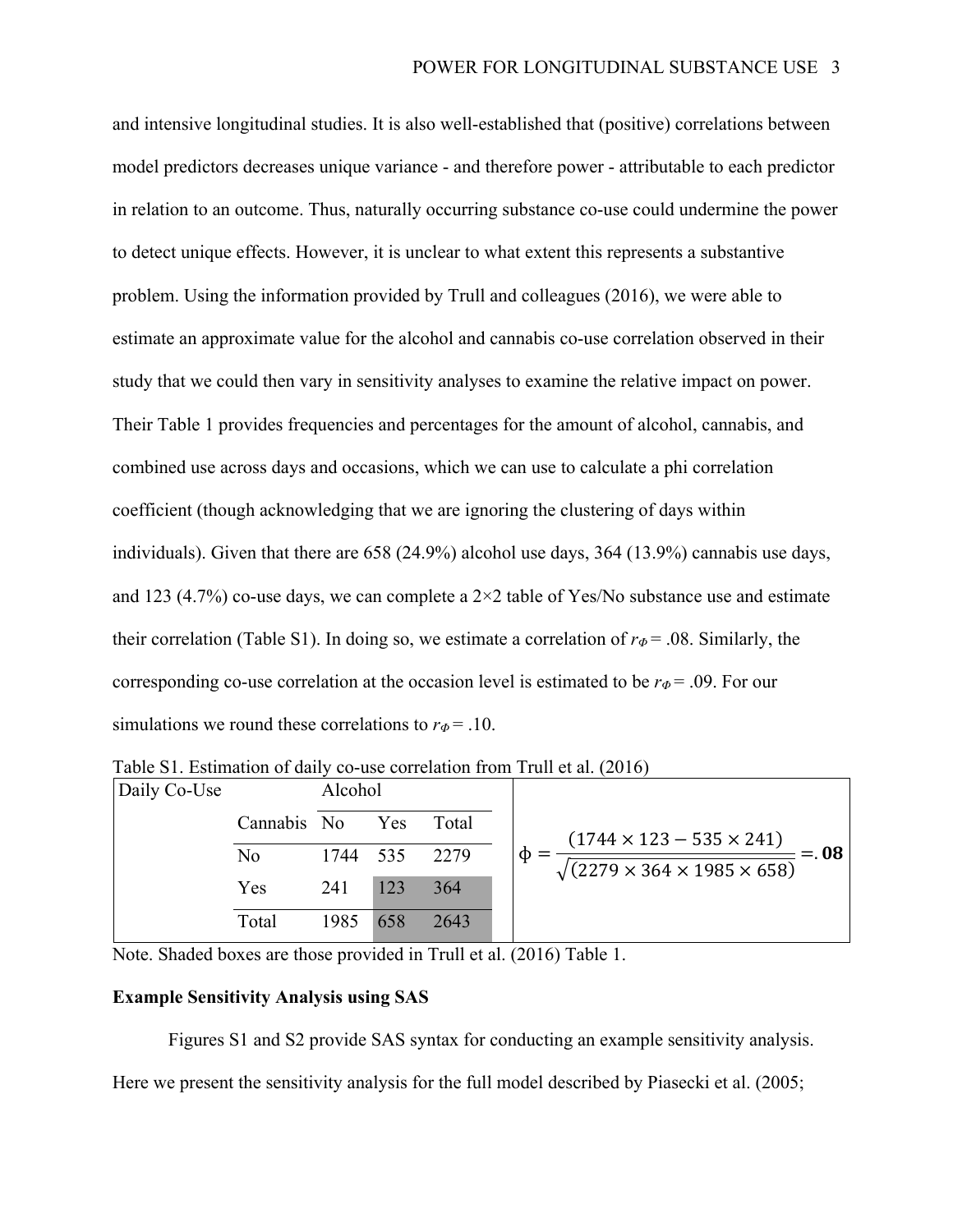Figure S1) and Trull et al. (2016; Figure S2) and vary the number of participants in each sample, holding all other parameters constant. These analyses corresponds to the solid black lines in Figure 1A and 1B, respectively, and can be edited to reproduce the results reported in each of the figures. The syntax is annotated to facilitate interpretation, implementation, and editing for alternative models/parameters for interested readers.

## **Example Sensitivity Analysis using R**

Figures S3 and S4 provide R syntax for conducting an example sensitivity analysis for the full model described by Piasecki et al. (2005; Figure S3) and Trull et al. (2016; Figure S4), respectively.

### **Additional References**

- Curran, P. J., & Bauer, D. J. (2011). The disaggregation of within-person and between-person effects in longitudinal models of change. *Annual Review of Psychology*, *62*, 583-619.
- Hartman, R. L., & Huestis, M. A. (2013). Cannabis effects on driving skills. *Clinical Chemistry*, *59*, 478-492.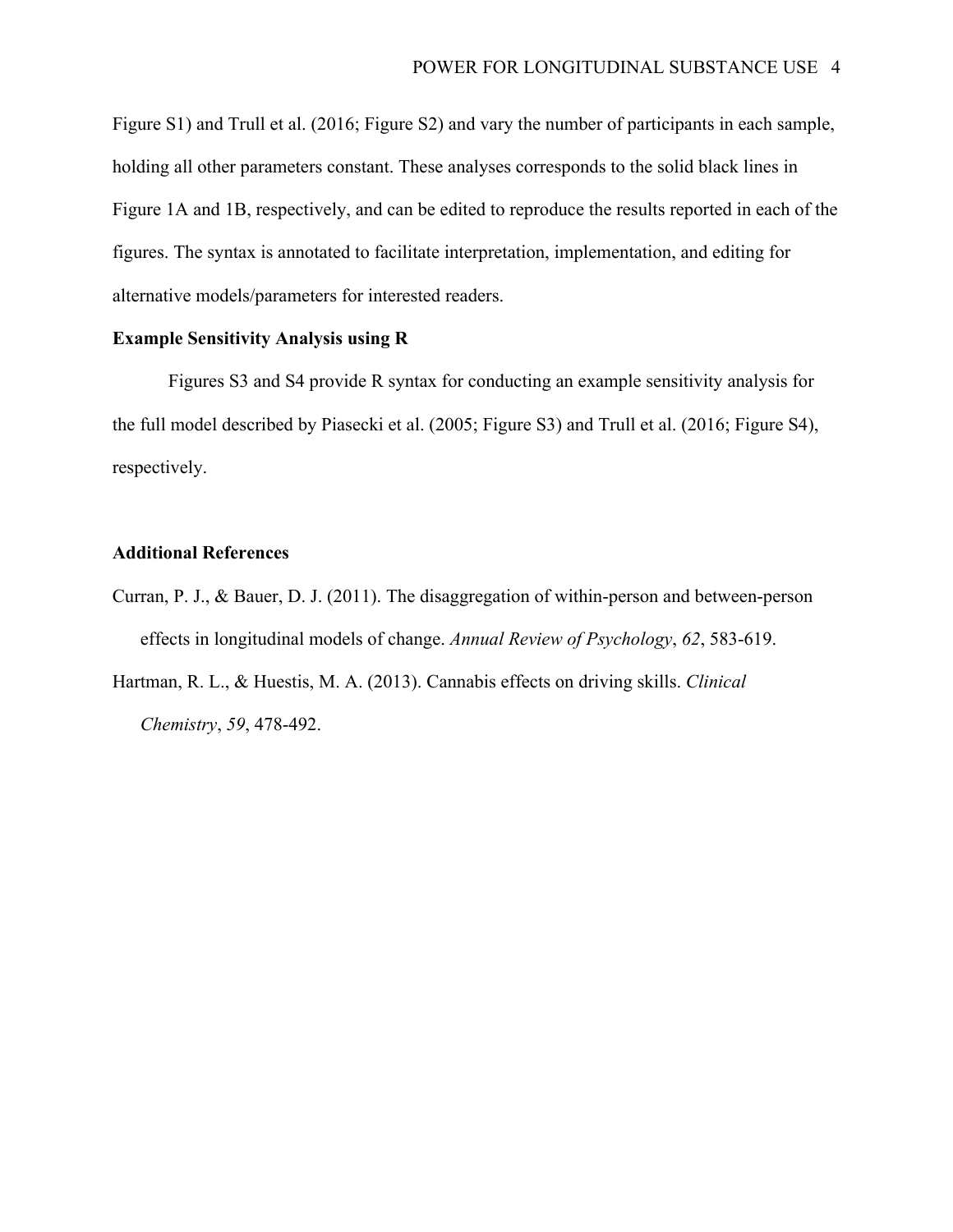Figure S1. SAS syntax for Piasecki et al. power analysis presented in Figure 1A.

```
*SET UP MACRO;
%macro power_piasecki(samples=1000,participants=486,years=6,ratioFHN=.5,VSUB_B3=0.0208); *default values 
are those from Piasecki et al.;
DATA EXAMPLE1;
RETAIN SUBNUM ;
RETAIN SEED 20180726;
/*estimates for the model effects*/
RETAIN B0 1.4221; RETAIN B1 0.5265; RETAIN B2 0.4222; RETAIN B3 -0.0551; RETAIN B4 1.6181; RETAIN B5 -
0.0474; RETAIN B6 0.0501; RETAIN B7 -0.3006; RETAIN B8 -.5067; 
/*estimates for the random effects*/
RETAIN VSUB_B0 2.7900; RETAIN VSUB_B3 &VSUB_B3; RETAIN VSUB_B4 0.7023;
/*estimate for the error/residual variance*/
RETAIN VRESID 1.4086; 
RETAIN SAMPLES &samples; 
DO SAMPLE=1 TO SAMPLES;
  DO SUBNUM=1 TO &participants;
    B0i=SQRT(VSUB_B0)*RANNOR(SEED);
     B3i=SQRT(VSUB B3)*RANNOR(SEED);
     B4i=SORT(VSUB B4) *RANNOR(SEED);
      *now split things in order to specify 25/75, 50/50, 75/25;
     if SUBNUM le &participants*(1/2) then SEX=1; else SEX=0; *evenly split men and women;
      if SUBNUM le &participants*((1/4)+((&ratioFHN-.5)/2)) | (SUBNUM gt &participants*(1/2) & SUBNUM le 
&participants*((3/4)+((&ratioFHN-.5)/2))) then FHP=0; else FHP=1; *split family history according to user;
     DO YEAR=0 TO 10;
            DRINK=SQRT(0.22)*RANNOR(SEED); 
            hangover = (B0 + B0i) + (B1)*FHP + (B2)*SEX + (B3 + B3i)*YEAR + (B4 + B4i)*DRINK +(B5)*FHP*YEAR + (B6)*SEX*YEAR + (B7)*FHP*DRINK + (B8)*SEX*DRINK +SQRT(VRESID)*RANNOR(SEED);
    OUTPUT;
END; END; END;
DROP SEED b0 b1 b2 b3 b4 b5 b6 b7 b8 vresid vsub b0 vsub b3 vsub b4 samples ; RUN;
*Generate missing data;
data example1; set example1;
rand=ranuni(20180726);
if rand>(1-0.017)**YEAR then hangover=.; *accumulating missing data rate by year;
if hangover=. then miss=1; else miss=0;
*set up separate dependent variables corresponding to different amounts of waves of data;
```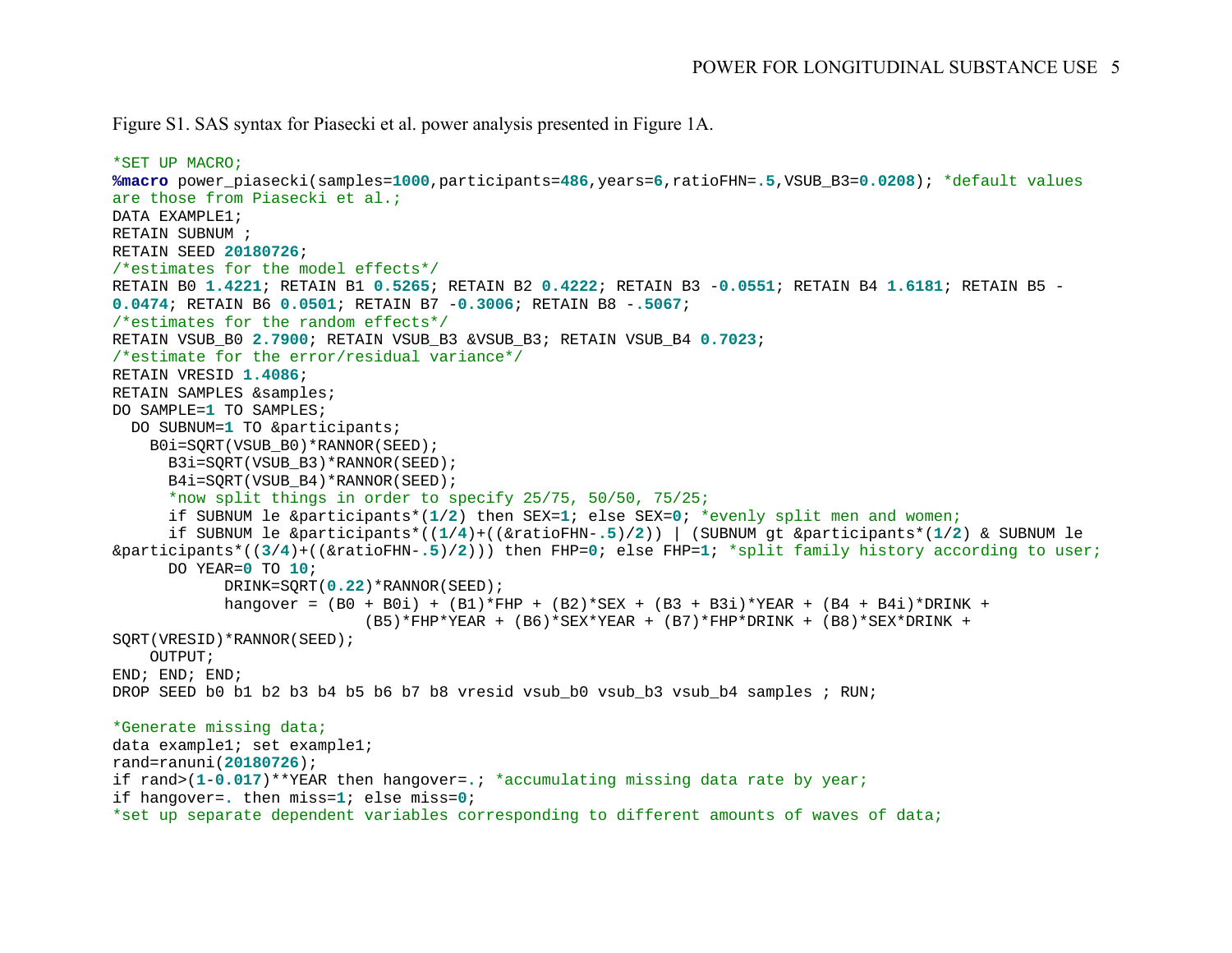```
*can specify different years with missing data to maximize/minimize variability in the year variable;
if year=0|year=1|year=2|year=3|year=6|year=8|year=9|year=10 then hangover8=hangover; else hangover8=.;
if year=0|year=1|year=2|year=3|year=6|year=9|year=10 then hangover7=hangover; else hangover7=.;
if year=0|year=1|year=2|year=3|year=6|year=10 then hangover6=hangover; else hangover6=.;
if year=0|year=1|year=2|year=3|year=6 then hangover5=hangover; else hangover5=.;
if year=0|year=1|year=2|year=3 then hangover4=hangover; else hangover4=.;
run;
*Turn off all output;
ODS GRAPHICS OFF; ODS SELECT NONE;
*Analyze the simulated data using the specified model and save the parameter estimates;
PROC MIXED DATA=EXAMPLE1 COVTEST NOCLPRINT;
BY SAMPLE;
CLASS SUBNUM ;
  MODEL hangover&years = FHP SEX YEAR DRINK FHP*YEAR SEX*YEAR FHP*DRINK SEX*DRINK / S ddfm=kr;
  RANDOM INTERCEPT YEAR DRINK / SUBJECT=SUBNUM type=vc;
ODS OUTPUT SOLUTIONF=fixedeffects covparms=randomeffects; RUN;
*Turn all output back on;
ODS SELECT ALL; ODS GRAPHICS ON; ODS LISTING;
data fixedeffects; set fixedeffects;
sig=0;
if effect="Intercept" & estimate>0 & probt<=0.05 then sig=1; 
if effect="FHP" & estimate>0 & probt<=0.05 then sig=1; 
if effect="SEX" & estimate>0 & probt<=0.05 then sig=1; 
if effect="YEAR" & estimate<0 & probt<=0.05 then sig=1; 
if effect="DRINK" & estimate>0 & probt<=0.05 then sig=1; 
if effect="FHP*YEAR" & estimate<0 & probt<=0.05 then sig=1; 
if effect="SEX*YEAR" & estimate>0 & probt<=0.05 then sig=1; 
if effect="FHP*DRINK" & estimate<0 & probt<=0.05 then sig=1; 
if effect="SEX*DRINK" & estimate<0 & probt<=0.05 then sig=1; 
run;
proc sort data=fixedeffects; by effect; run;
proc means data=fixedeffects noprint; by effect; var estimate stderr df sig; output out=power mean=; run;
data power; set power; N=&participants; years=&years; ratioFHN=&ratioFHN; randslope=&VSUB B3; run;
proc export data = power file = 
"C:\PATH\piasecki n&participants. t&years. ratio&ratioFHN. slope&VSUB B3..csv" dbms = csv replace; run;
```
**%mend** power\_piasecki;

\*Figure1A;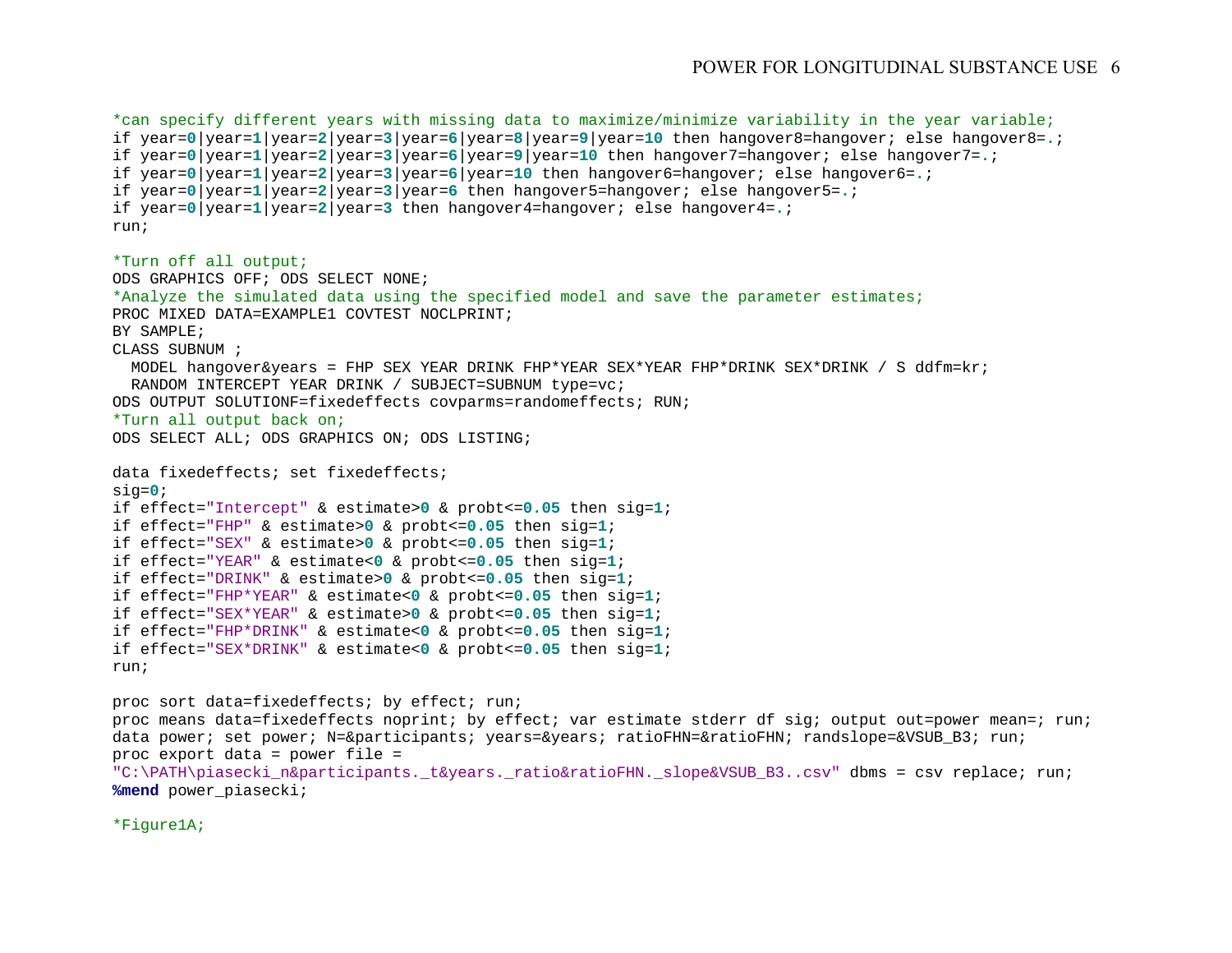#### options nonotes nosource nosource2 errors=**0**; /\*50%\*/

%*power\_piasecki*(samples=**10000**,participants=**486**,years=**4**,ratioFHN=**.5**,VSUB\_B3=**0.0208**); /\*1944\*/ %*power\_piasecki*(samples=**10000**,participants=**486**,years=**5**,ratioFHN=**.5**,VSUB\_B3=**0.0208**); /\*2430\*/ %*power\_piasecki*(samples=**10000**,participants=**486**,years=**6**,ratioFHN=**.5**,VSUB\_B3=**0.0208**); /\*2916\*/ %*power\_piasecki*(samples=**10000**,participants=**486**,years=**7**,ratioFHN=**.5**,VSUB\_B3=**0.0208**); /\*3402\*/ %*power\_piasecki*(samples=**10000**,participants=**486**,years=**8**,ratioFHN=**.5**,VSUB\_B3=**0.0208**); /\*3888\*/

%*power\_piasecki*(samples=**10000**,participants=**324**,years=**6**,ratioFHN=**.5**,VSUB\_B3=**0.0208**); /\*1944\*/ %*power\_piasecki*(samples=**10000**,participants=**405**,years=**6**,ratioFHN=**.5**,VSUB\_B3=**0.0208**); /\*2430\*/ \*%power\_piasecki(samples=10000,participants=486,years=6,ratioFHN=.5,VSUB\_B3=0.0208); /\*2916\*/ %*power\_piasecki*(samples=**10000**,participants=**567**,years=**6**,ratioFHN=**.5**,VSUB\_B3=**0.0208**); /\*3402\*/ %*power\_piasecki*(samples=**10000**,participants=**648**,years=**6**,ratioFHN=**.5**,VSUB\_B3=**0.0208**); /\*3888\*/

#### $7*25$ \*/

%*power\_piasecki*(samples=**10000**,participants=**486**,years=**4**,ratioFHN=**.25**,VSUB\_B3=**0.0208**); /\*1944\*/ %*power\_piasecki*(samples=**10000**,participants=**486**,years=**5**,ratioFHN=**.25**,VSUB\_B3=**0.0208**); /\*2430\*/ %*power\_piasecki*(samples=**10000**,participants=**486**,years=**6**,ratioFHN=**.25**,VSUB\_B3=**0.0208**); /\*2916\*/ %*power\_piasecki*(samples=**10000**,participants=**486**,years=**7**,ratioFHN=**.25**,VSUB\_B3=**0.0208**); /\*3402\*/ %*power\_piasecki*(samples=**10000**,participants=**486**,years=**8**,ratioFHN=**.25**,VSUB\_B3=**0.0208**); /\*3888\*/

%*power\_piasecki*(samples=**10000**,participants=**324**,years=**6**,ratioFHN=**.25**,VSUB\_B3=**0.0208**); /\*1944\*/ %*power\_piasecki*(samples=**10000**,participants=**405**,years=**6**,ratioFHN=**.25**,VSUB\_B3=**0.0208**); /\*2430\*/ \*%power\_piasecki(samples=10000,participants=486,years=6,ratioFHN=.25,VSUB\_B3=0.0208); /\*2916\*/ %*power\_piasecki*(samples=**10000**,participants=**567**,years=**6**,ratioFHN=**.25**,VSUB\_B3=**0.0208**); /\*3402\*/ %*power\_piasecki*(samples=**10000**,participants=**648**,years=**6**,ratioFHN=**.25**,VSUB\_B3=**0.0208**); /\*3888\*/

#### /\*75%\*/

```
%power_piasecki(samples=10000,participants=486,years=4,ratioFHN=.75,VSUB_B3=0.0208); /*1944*/
%power_piasecki(samples=10000,participants=486,years=5,ratioFHN=.75,VSUB_B3=0.0208); /*2430*/
%power_piasecki(samples=10000,participants=486,years=6,ratioFHN=.75,VSUB_B3=0.0208); /*2916*/
%power_piasecki(samples=10000,participants=486,years=7,ratioFHN=.75,VSUB_B3=0.0208); /*3402*/
%power_piasecki(samples=10000,participants=486,years=8,ratioFHN=.75,VSUB_B3=0.0208); /*3888*/
```
%*power\_piasecki*(samples=**10000**,participants=**324**,years=**6**,ratioFHN=**.75**,VSUB\_B3=**0.0208**); /\*1944\*/ %*power\_piasecki*(samples=**10000**,participants=**405**,years=**6**,ratioFHN=**.75**,VSUB\_B3=**0.0208**); /\*2430\*/ \*%power\_piasecki(samples=10000,participants=486,years=6,ratioFHN=.75,VSUB\_B3=0.0208); /\*2916\*/ %*power\_piasecki*(samples=**10000**,participants=**567**,years=**6**,ratioFHN=**.75**,VSUB\_B3=**0.0208**); /\*3402\*/ %*power\_piasecki*(samples=**10000**,participants=**648**,years=**6**,ratioFHN=**.75**,VSUB\_B3=**0.0208**); /\*3888\*/

options notes source source2 errors=**20**;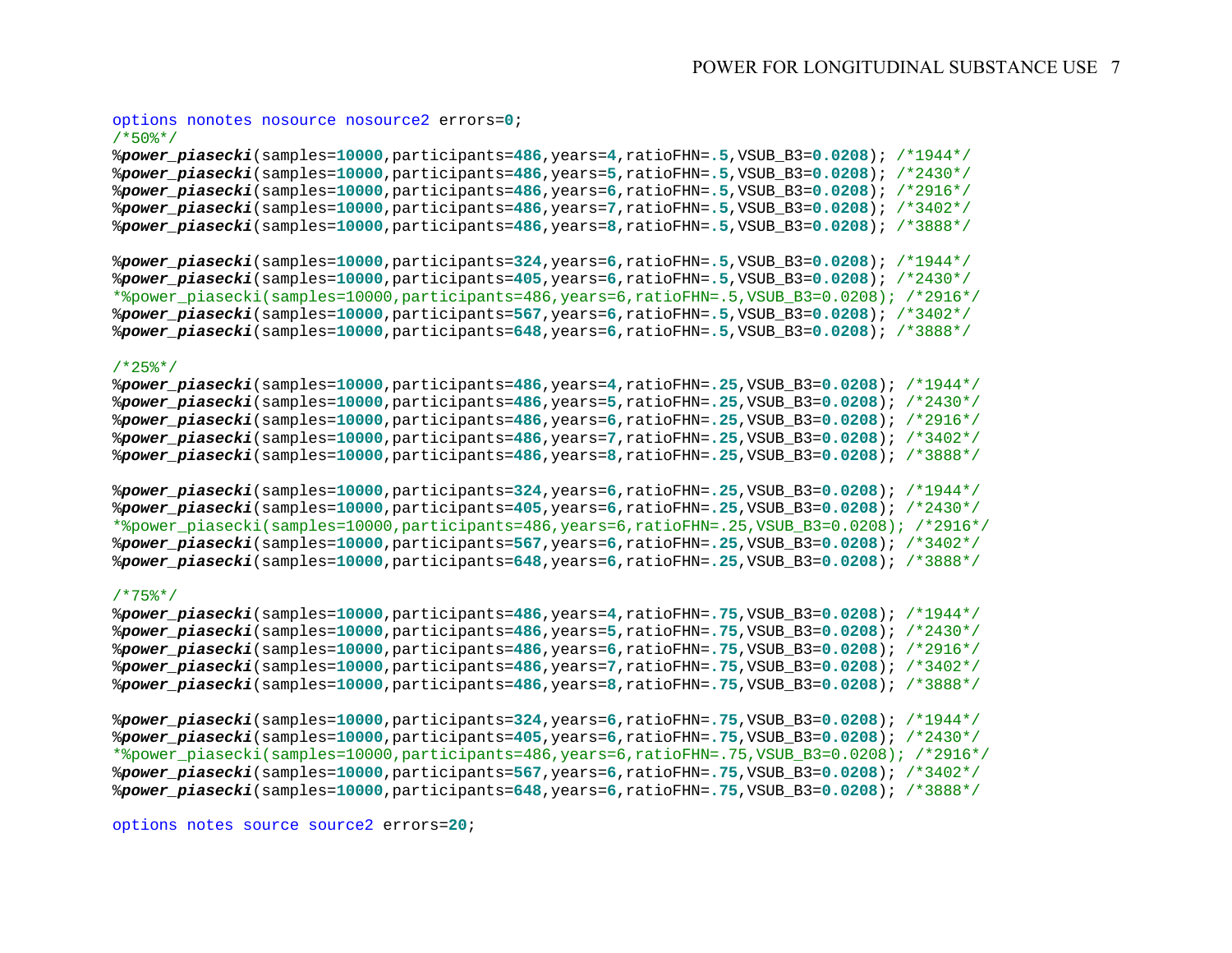Figure S2. SAS syntax for Trull et al. power analysis presented in Figure 1B.

```
DATA STEP1;
RETAIN SUBNUM ;
RETAIN SEED 20170620;
RETAIN B0 2.33; *intercept value;
RETAIN B1 .12; *slope value; RETAIN B2 -.07; *slope value;
RETAIN B3 .02; *slope value; RETAIN B4 .02; *slope value;
RETAIN B5 .33; *slope value; RETAIN B6 -.17; *slope value;
RETAIN B7 .11; *slope value; RETAIN B8 .11; *slope value;
RETAIN B9 .41; *slope value; RETAIN B10 .58; *slope value;
RETAIN VB0i .11; *variance of intercept random effect for individuals;
RETAIN VB0j .31; *variance of intercept random effect for days within individuals;
RETAIN VB1 .02; *variance of the random slope for occasion drinking status;
RETAIN VB2 .02; *variance of the random slope for lag occasion drinking status;
RETAIN VB3 .08; *variance of the random slope for occasion pot status;
RETAIN VB4 .01; *variance of the random slope for lag occasion pot status;
RETAIN VB5 .07; *variance of the random slope for day drinking status;
RETAIN VB6 .04; *variance of the random slope for lag day drinking status;
RETAIN VB7 .34; *variance of the random slope for day pot status;
RETAIN VB8 .21; *variance of the random slope for lag day pot status;
RETAIN VRESID .29; *variance of the residual;
RETAIN VFREQ .054; *variance of individuals drinking frequency;
RETAIN SAMPLES 10000; *number of samples to generate;
ARRAY SIZE[5] (31 62 93 124 155); *sensitivity analysis varying the number of participants generated;
DO SSIZE=1 TO 5;
DO SAMPLE=1 TO SAMPLES;
  DO SUBNUM=1 TO SIZE[SSIZE];
   SUB B0i = SORT(VB0i)*RANNOR(SEED); *OUTCOME RANDOM EFFECT;
   SUB B1 = SORT(VB1)*RANNOR(SEED); *OCCASION DRINKING RANDOM EFFECT;
   SUB_B2 = SORT(VB2)*RANNOR(SEED); *LAG OCCASION DRINKING RANDOM EFFECT;
   SUB B3 = SORT(VB3)*RANNOR(SEED); *OCCASION POT RANDOM EFFECT;
    SUB_B4 = SQRT(VB4)*RANNOR(SEED); *LAG OCCASION POT RANDOM EFFECT;
   SUB B5 = SORT(VB5)*RANNOR(SEED); *DAY DRINKING RANDOM EFFECT;
   SUB B6 = SQRT(VB6)*RANNOR(SEED); *LAG DAY DRINKING RANDOM EFFECT;
   SUB B7 = SQRT(VB7)*RANNOR(SEED); *DAY POT RANDOM EFFECT;
   SUB B8 = SORT(VBB)*RANNOR(SEED); *LAG DAY POT RANDOM EFFECT;
```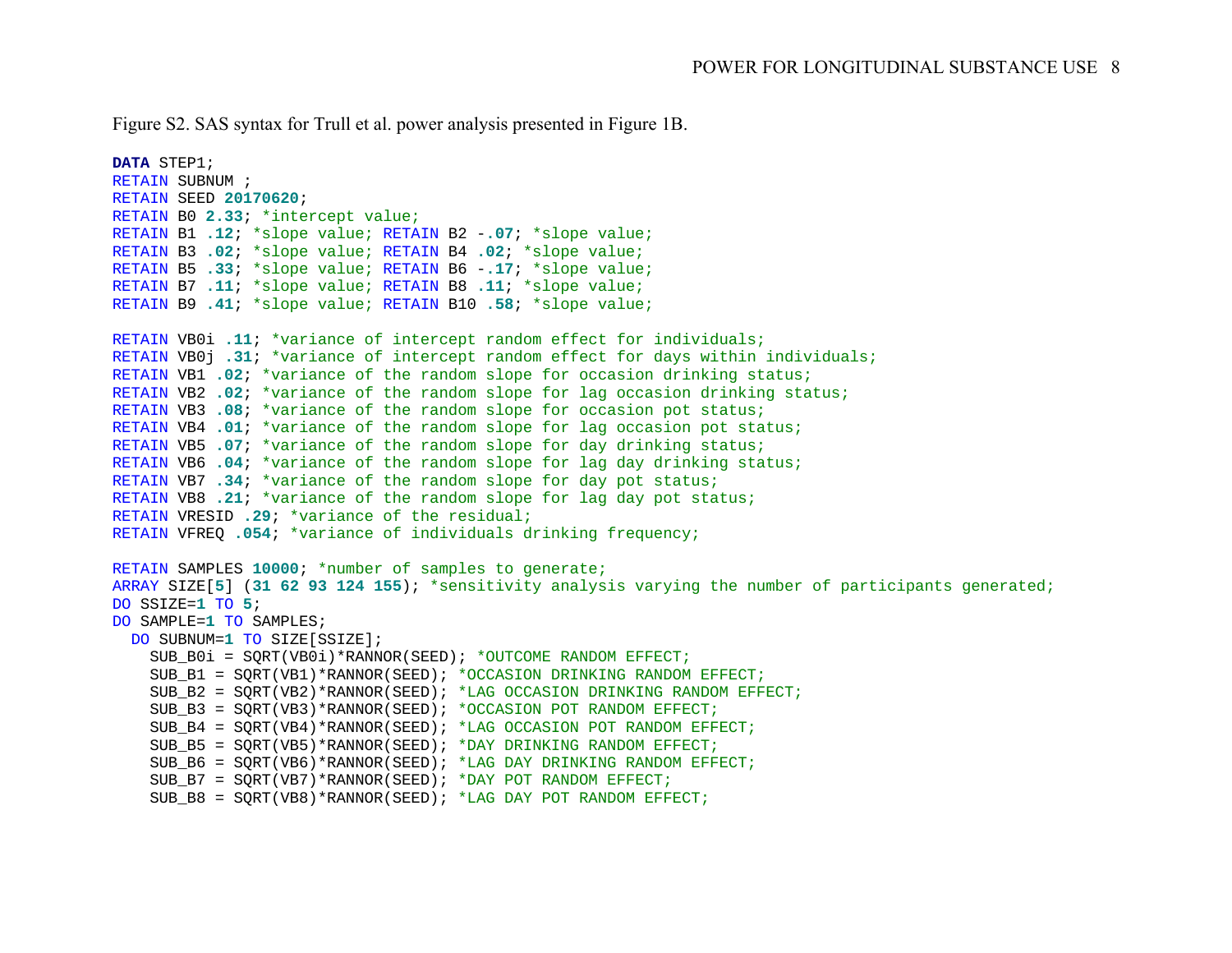```
ALC_P = RANNOR(SEED); *PERSON LEVEL DRINKING;
      CAN P = RANNOR(SEED); *PERSON LEVEL SMOKING;
      DO DAY=1 TO 27;
        SUB B0j = SQRT(VB0j)*RANNOR(SEED); *OUTCOME RANDOM EFFECT for day; *GENERATE DAILY DRINKING AND POT USE EVENTS;
         ALC_D=RAND('BERNOULLI',.25); LAG_ALC_D=RAND('BERNOULLI',.25);*25% of days Trull et al. - Table 1;
         CAN_D=RAND('BERNOULLI',ALC_D*.10+.115); LAG_CAN_D=RAND('BERNOULLI',LAG_ALC_D*.10+.115); *14% of 
days from Trull et al. (w / r \sim .10) - Table 1;
         DO MEASUREMENT=1 TO 6;
             *GENERATE DRINKING AND POT USE EVENTS;
             IF ALC_D=1 THEN ALC_O=RAND('BERNOULLI',.28); ELSE ALC_O=0; 
            IF LAG_ALC_D=1 THEN LAG_ALC_O=RAND('BERNOULLI',.28); ELSE LAG_ALC_O=0; *7% (25% of days * 28% 
of occasions on drinking days from Trull et al. - Table 1;
            IF CAN_D=1 THEN CAN_O=RAND('BERNOULLI',ALC_O*.10+.40); ELSE CAN_O=0; 
            IF LAG_CAN_D=1 THEN LAG_CAN_O=RAND('BERNOULLI',LAG_ALC_O*.10+.40); ELSE LAG_CAN_O=0; *6% of 
occasions from Trull et al. (w / r \sim .10) - Table 1;
            *NOW GENERATE MODEL;
            POS = (B0 + SUBB0i + SUBB0j)+ (B1 + SUB_B1)*ALC_O 
                  + (B2 + SUB_B2)*LAG_ALC_O 
                  + (B3 + SUB_B3)*CAN_O 
                  + (B4 + SUB_B4)*LAG_CAN_O
                  + (B5 + SUB_B5)*ALC_D 
                  + (B6 + SUB B6) *LAG ALC D
                  + (B7 + SUB_B7)*CAN_D 
                  + (B8 + SUB_B8)*LAG_CAN_D
                  + (B9) *ALC P
                  + (B10)*CAN_P
                  + SQRT(VRESID)*RANNOR(SEED);
        OUTPUT;
 END; END; END; END; END;
DROP SEED b0 b1 b2 b3 b4 b5 b6 b7 b8 b9 b10 vb0i vb0j vb1 vb2 vb3 vb4 vb5 vb6 vb7 vb8 vresid samples ;
RUN;
DATA STEP1; SET STEP1; 
if ssize=1 then ssize=size1; else if ssize=2 then ssize=size2; else if ssize=3 then ssize=size3; else if
ssize=4 then ssize=size4; 
else ssize=size5;
DROP size1--size5;
run;
```
\*generate random missing data;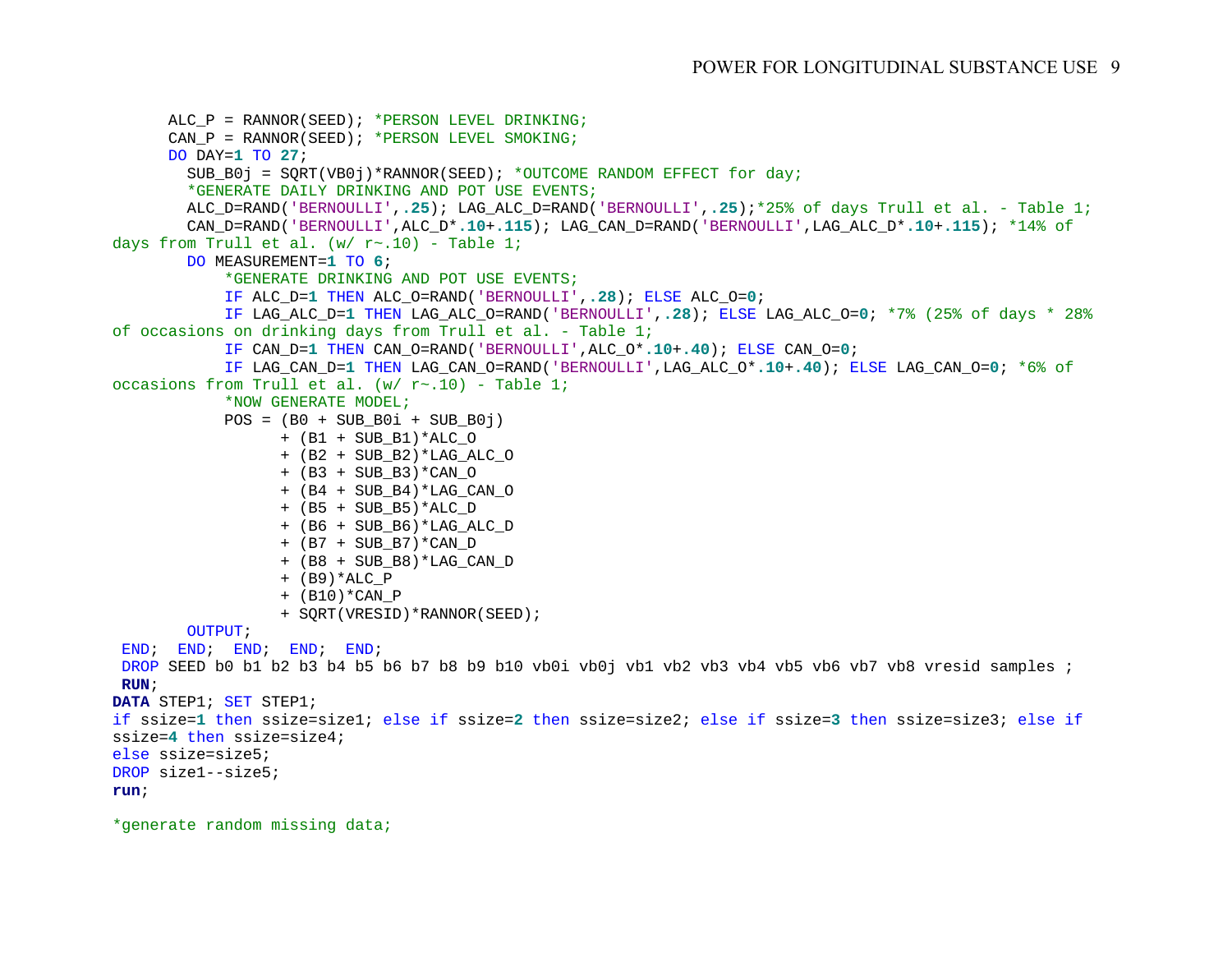```
data step1; set step1;
rand=ranuni(20170620);
POS_miss=POS; if rand ge .892 then POS_miss=.; *corresponds to ~90.5% data from Trull et al.;
if POS_miss=. then count=0; else count=1;
run;
*estimate observed power for all parameters;
ODS GRAPHICS OFF; ODS SELECT NONE;
PROC MIXED DATA=STEP1 COVTEST NOCLPRINT; BY SSIZE SAMPLE; CLASS SUBNUM ;
MODEL POS_miss = ALC_O LAG_ALC_O CAN_O LAG_CAN_O ALC_D LAG_ALC_D CAN_D LAG_CAN_D ALC_P CAN_P / S
DF=.,.,.,.,.,46,.,.,.,.; *use degrees of freedom from Trull et al. for effect of interest – others are 
freely estimated;
RANDOM INTERCEPT ALC_O LAG_ALC_O CAN_O LAG_CAN_O ALC_D LAG_ALC_D CAN_D LAG_CAN_D / SUBJECT=SUBNUM type=vc; 
RANDOM INTERCEPT / SUBJECT=DAY(SUBNUM) type=vc;
ODS OUTPUT SOLUTIONF=fixedeffects COVPARMS=randomvariances; RUN;
ODS SELECT ALL; ODS GRAPHICS ON; ODS LISTING;
data power; set fixedeffects; sig=0;
if effect='Intercept' & probt le .05 & estimate gt 0 then sig=1; 
if effect='ALC_O' & probt le .05 & estimate gt 0 then sig=1; 
if effect='LAG_ALC_O' & probt le .05 & estimate lt 0 then sig=1; 
if effect='CAN_O' & probt le .05 & estimate gt 0 then sig=1; 
if effect='LAG_CAN_O' & probt le .05 & estimate gt 0 then sig=1; 
if effect='ALC_D' & probt le .05 & estimate gt 0 then sig=1; 
if effect='LAG_ALC_D' & probt le .05 & estimate lt 0 then sig=1; 
if effect='CAN_D' & probt le .05 & estimate gt 0 then sig=1; 
if effect='LAG_CAN_D' & probt le .05 & estimate gt 0 then sig=1; 
if effect='ALC_P' & probt le .05 & estimate gt 0 then sig=1; 
if effect='CAN_P' & probt le .05 & estimate gt 0 then sig=1; 
run;
proc sort data=power; by SSIZE effect; run; proc means data=power noprint; by SSIZE effect; var estimate 
sig; output out=powermeans mean=; run;
proc export data = powermeans file = "C:\PATH\VARY_people25.csv" dbms = csv replace; run;
```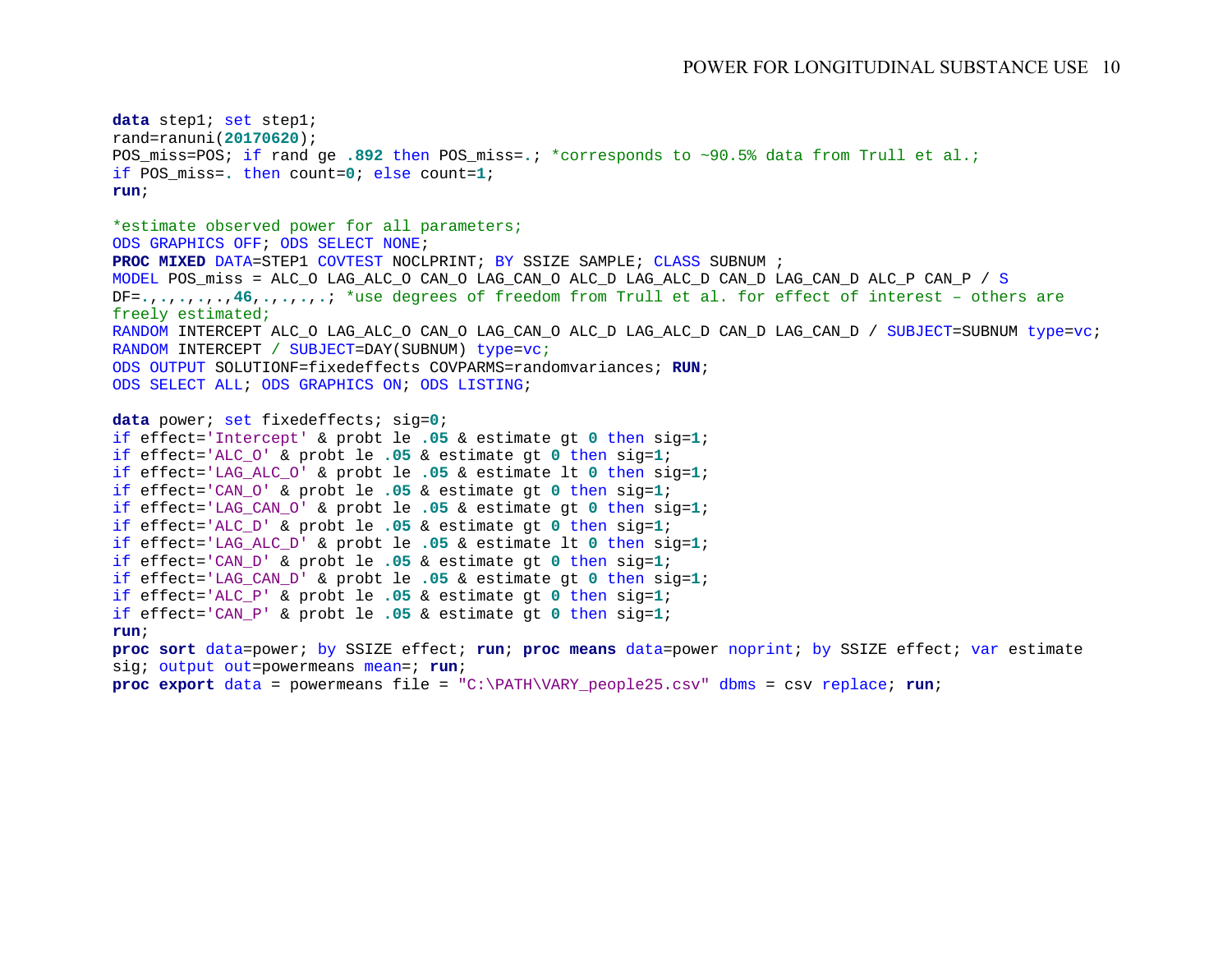Figure S3. R syntax for Piasecki et al. power analysis presented in Figure 1A.

### 

```
#packages we will use
install.packages("arm")
library(arm)
install.packages("Ime4")
library(lme4)
install.packages("ImerTest")
library(ImerTest)
# power analysis
#generate data
Ex1.fake <- function (J,K)YEAR <- rep(seq(0,K-1,length=K),J) # K measurements per person
 person <- rep(1:J, each=K)
                            # J person IDs
 SEX <- rnorm(J*K,0,.5)
                          # Sex
 FHP \leq rnorm(J*K, 0, .5)# Family History Positive
 DRINK <- rnorm(J*K, 0, .22)# Heavy Drinking
 #fixed effects
 b0 \leftarrow 1.4221 # true intercept value
 b1 \leftarrow .5265 # true FHP estimate
 b2 \leftarrow .4222 # true SEX estimate
 b3 \leftarrow -0551 # true linear slope estimate
 b4 <- 1.6181 # true heavy drinking estimate
 b5 < -0.0474 # true year * FHP estimate
 b6 <- .0501 # true year * SEX estimate
 b7 < -0.3006 # true DRINK * FHP estimate
 b8 < -0.5067 # true DRINK * SEX estimate
 #random effects
 vsub.b0 <- 2.7900 # true between person variance in the intercept (i.e. hangover)
 vsub.b3 <- .0208 # true between person variance in the YEAR slope
 vsub.b4 \leftarrow .7023 # true between person variance in the DRINK slope
```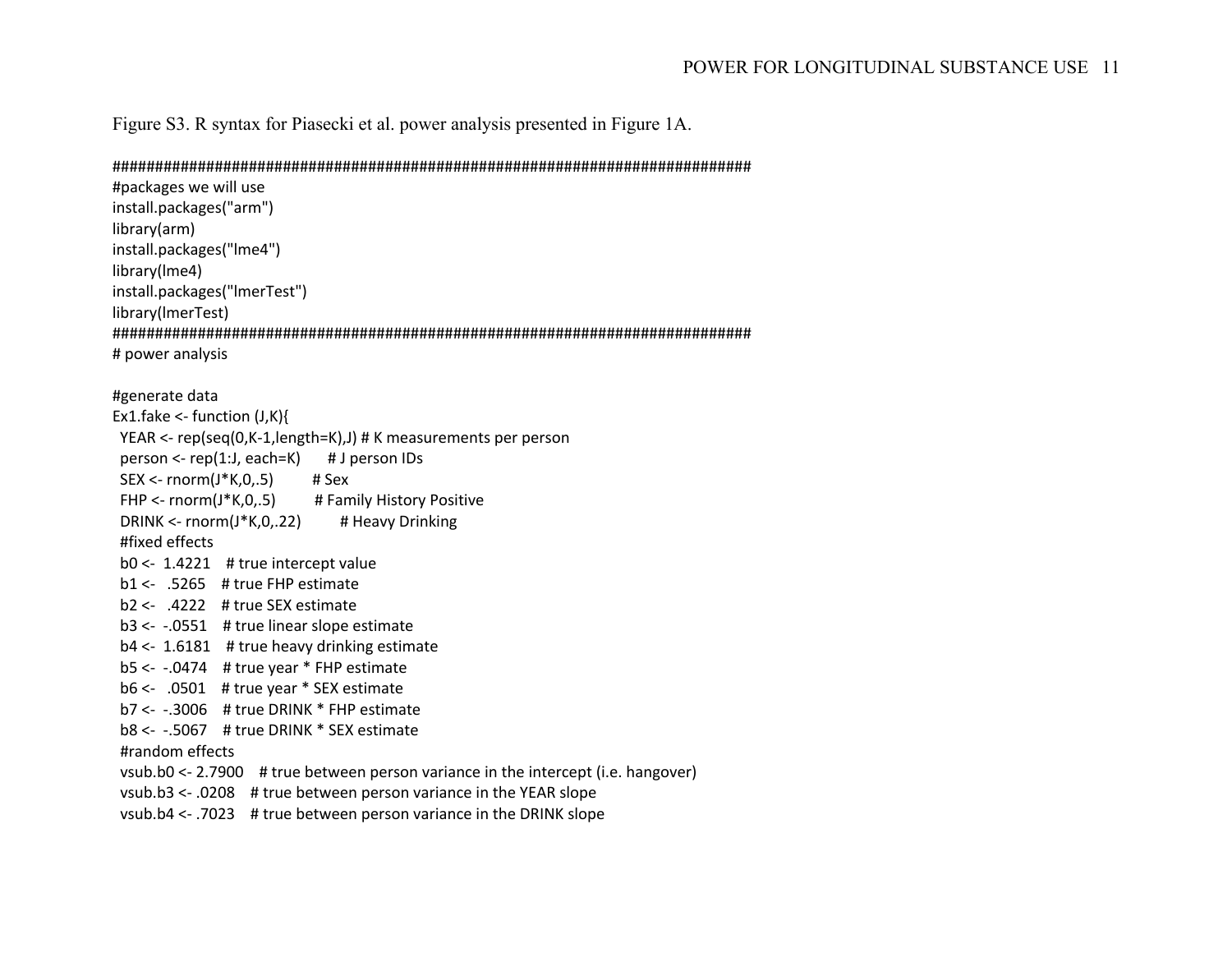## POWER FOR LONGITUDINAL SUBSTANCE USE 12

```
 vresid <- 1.4086 # true within person variance in hangover
  #combine fixed and random effects per person
  b0.int <- rnorm(J,b0,sqrt(vsub.b0)) #generate an intercept for each person
  b3.YEAR <- rnorm(J,b3,sqrt(vsub.b3)) #generate a slope for YEAR for each person
  b4.DRINK <- rnorm(J,b4,sqrt(vsub.b4)) #generate a slope for DRINK for each person
 hang <- rnorm(J*K, b0.int[person] #use the person's intercept
           +b1*FHP #FHP effect
           +b2*SEX #SEX effect
           +b3.YEAR[person]*YEAR #average plus person-specific yearly slope effect
           +b4.DRINK[person]*DRINK #average plus person-specific DRINK effect
           +b5*YEAR*FHP #average YEAR by FHP effect
           +b6*YEAR*SEX #average YEAR by SEX effect
           +b7*DRINK*FHP #average DRINK by FHP effect
           +b8*DRINK*SEX #average DRINK by SEX effect 
           ,sqrt(vresid)) #residual
  return(data.frame(person,YEAR,FHP,SEX,DRINK,hang))
}
data <- Ex1.fake(486,6) #generate an example dataset to make sure it worked
lme.power <- lmer(hang ~ (1 | person) + (-1 + YEAR | person) + (-1 + DRINK | person) 
          + FHP + SEX + YEAR + DRINK + FHP*YEAR + SEX*YEAR + FHP*DRINK + SEX*DRINK,
          data=data)
summary(lme.power)
# this function loops the data generation and analyzes it
Ex1.power <- function (J,K,n.sims=1000){ #default to 1000 simulations if not specified
 signif <- rep(NA,n.sims) # a vector that will record if the effect of interest is sig
  for (s in 1:n.sims){
   fake <- Ex1.fake(J,K) #generate a fake dataset
  lme.power <- lmer(hang \sim (1 | person) + (-1 + YEAR | person) + (-1 + DRINK | person)
            + FHP + SEX + YEAR + DRINK + FHP*YEAR + SEX*YEAR + FHP*DRINK + SEX*DRINK, data=fake) #analyze it
   est <- fixef(lme.power)["FHP:YEAR"] #save the parameter estimate
   se <- se.fixef(lme.power)["FHP:YEAR"] #save the standard error
   signif[s] <- (abs(est)-2*se)>0 #calculate significance - returns TRUE/FALSE
```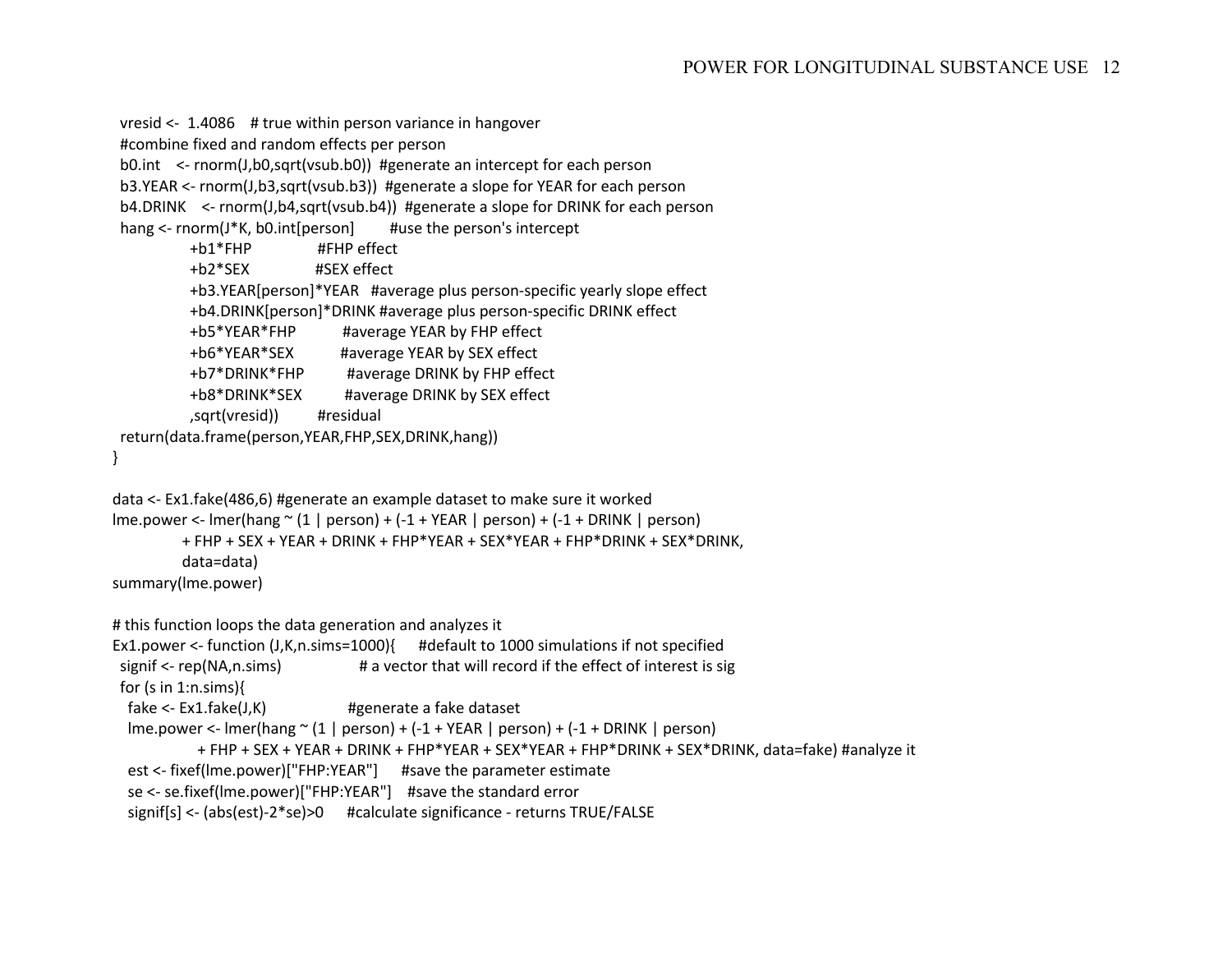```
 }
  power <- mean(signif)
 return(power)
}
```

```
Ex1.power(J=486,K=6,n.sims=10000)
```

```
########################################################################
```
## create a wrapper to incorporate multiple scenarios (i.e. sensitivity analyses) ##

```
## Specify sample sizes to examine ##
Jvals <- c(324, 405, 486, 567, 648)
Kvals <- c(4, 5, 6, 7, 8)
sample.sizes <- expand.grid(Jvals, Kvals)
names(sample.sizes) <- c("J", "K")
## To hold results ##
powvals <- rep(NA, nrow(sample.sizes))
## Calculate power for each combination of J, K ##
for(i in 1:nrow(sample.sizes)){
  ## Get the next set of sample sizes and calculate power ##
  tmpss <- as.numeric(sample.sizes[i,])
  tmppow <- Ex1.power(tmpss[1], tmpss[2], 50)
  powvals[i] <- tmppow
}
```
### powvals

```
library(ggplot2)
ggplot(sample.sizes, aes(x=J, y=powvals)) + geom_line() + facet_wrap(\simK) +
 xlab("Participant Sample Size") + ylab("Power")
```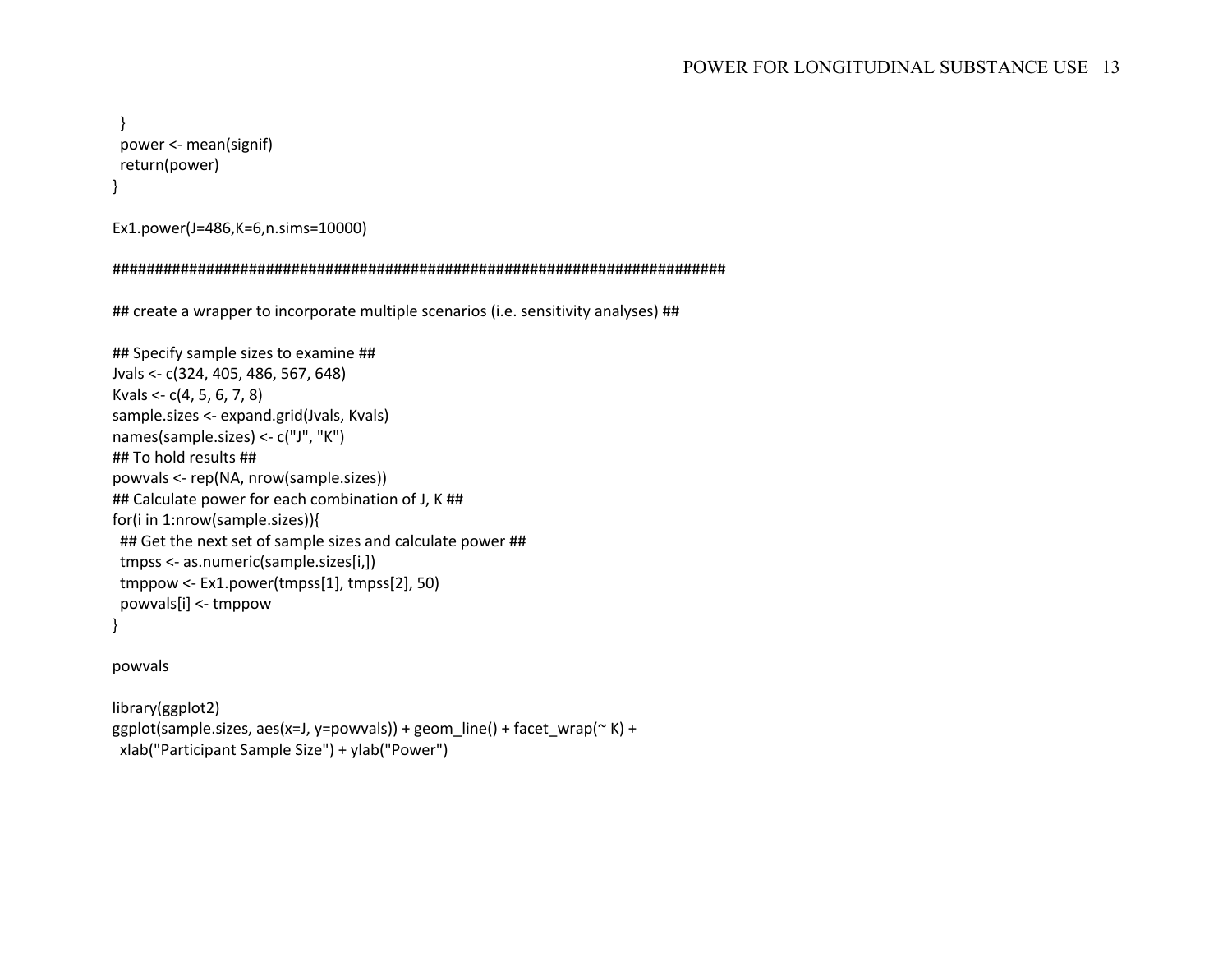Figure S4. R syntax for Trull et al. power analysis presented in Figure 1B.

### 

#packages we will use install.packages("arm") library(arm) install.packages("Ime4") library(Ime4) install.packages("ImerTest") library(ImerTest) # power analysis

## #generate data

| $Ex2.fake <$ - function $(J,K,L)$                                      |                                   |  |  |  |  |  |
|------------------------------------------------------------------------|-----------------------------------|--|--|--|--|--|
| time <- $rep(seq(1,K^*L)length=K^*L)$ , $\# K$ measurements per person |                                   |  |  |  |  |  |
| person <- $rep(1:J, each = K^*L)$                                      | # J person IDs                    |  |  |  |  |  |
| $alc.o <$ - rnorm $(J*K*L,0,.08)$                                      | # occasion level alcohol          |  |  |  |  |  |
| $lalc.o <$ - rnorm $(J*K*L, 0, .08)$                                   | # occasion level lag alcohol      |  |  |  |  |  |
| can.o <- $rnorm(J*K*L,0,.08)$                                          | # occasion level cannabis         |  |  |  |  |  |
| $lcan.o <$ - rnorm $(J*K*L, 0,.08)$                                    | # occasion level lag cannabis     |  |  |  |  |  |
| alc.d <- $rnorm(J*K*L, 0, .25)$                                        | # day level alcohol               |  |  |  |  |  |
| $lalc.d <$ - rnorm $(J*K*L, 0, .25)$                                   | # day level lag alcohol           |  |  |  |  |  |
| can.d <- $rnorm(J*K*L, 0, .24)$                                        | # day level cannabis              |  |  |  |  |  |
| $lcan.d <$ - rnorm $(J*K*L, 0, .24)$                                   | # day level lag cannabis          |  |  |  |  |  |
| $alc.p <$ - rnorm $(J*K*L, 0, 1)$                                      | # person level alcohol            |  |  |  |  |  |
| can.p <- $rnorm(J*K*L,0,1)$                                            | # person level cannabis           |  |  |  |  |  |
| #fixed effects                                                         |                                   |  |  |  |  |  |
| $b0 < -2.33$ # true intercept value                                    |                                   |  |  |  |  |  |
| b1 <- .12<br># true occasion level alcohol                             |                                   |  |  |  |  |  |
| b2 <- -.07                                                             | # true occasion level lag alcohol |  |  |  |  |  |
| 50. -> b3<br># true occasion level cannabis                            |                                   |  |  |  |  |  |
| $b4 < -02$<br># true occasion level lag cannabis                       |                                   |  |  |  |  |  |

 $b5 \leftarrow .33$  # true day level alcohol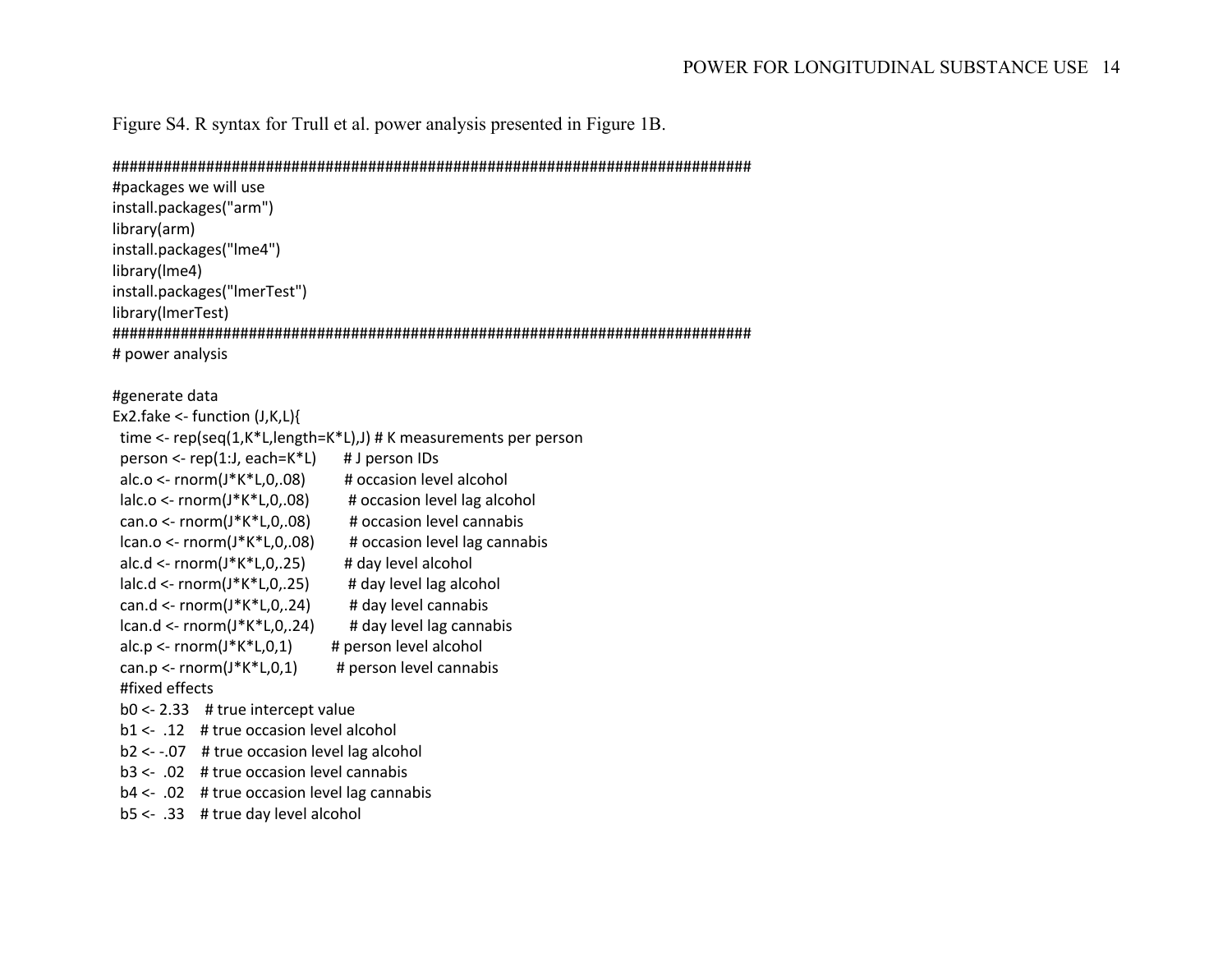$b6 < -0.17$  # true day level lag alcohol b7 <- .11 # true day level cannabis b8 <- .11 # true day level lag cannabis b9 <- .41 # true person level alcohol b10 <- .58 # true person level cannabis #random effects vsub.b0 <- .11 # true between person variance in the intercept (i.e. positive affect) vsub.b1 <- .07 # true between person variance in the occasion alcohol slope vsub.b6 <- .04 # true between person variance in the day lagged alcohol slope vresid <- .29 # true within person variance in positive affect #combine fixed and random effects per person b0.int <- rnorm(J,b0,sqrt(vsub.b0)) #generate an intercept for each person b1.alc.o <- rnorm(J,b1,sqrt(vsub.b1)) #generate a slope for occasion alcohol for each person b6.lalc.d <- rnorm(J,b6,sqrt(vsub.b6)) #generate a slope day lag alcohol for each person pa <- rnorm(J\*K\*L, b0.int[person] #use the person's intercept +b1.alc.o[person]\*alc.o #occasion alcohol effect +b2\*lalc.o #occasion alcohol lagged effect +b3\*can.o #occasion cannabis effect +b4\*lcan.o #occasion cannabis lagged effect +b5\*alc.d #day alcohol effect +b6.lalc.d[person]\*lalc.d #day lagged alcohol effect +b7\*can.d #day cannabis effect +b8\*lcan.d #day lagged cannabis effect +b9\*alc.p #person alcohol effect +b10\*can.p #person cannabis effect ,sqrt(vresid)) #residual return(data.frame(person,time,alc.o,lalc.o,can.o,lcan.o,alc.d,lalc.d,can.d,lcan.d,alc.p,can.p,pa)) } data <- Ex2.fake(93,27,6) #generate an example dataset to make sure it worked

```
\text{Im}e.power <- \text{Im}r(pa \text{~} (1 | person) + (-1 + alc.o | person) + (-1 + lalc.d | person)) + alc.o + lalc.o + can.o + lcan.o + alc.d + lalc.d + can.d + lcan.d + alc.p + can.p,
            data=data)
summary(lme.power)
```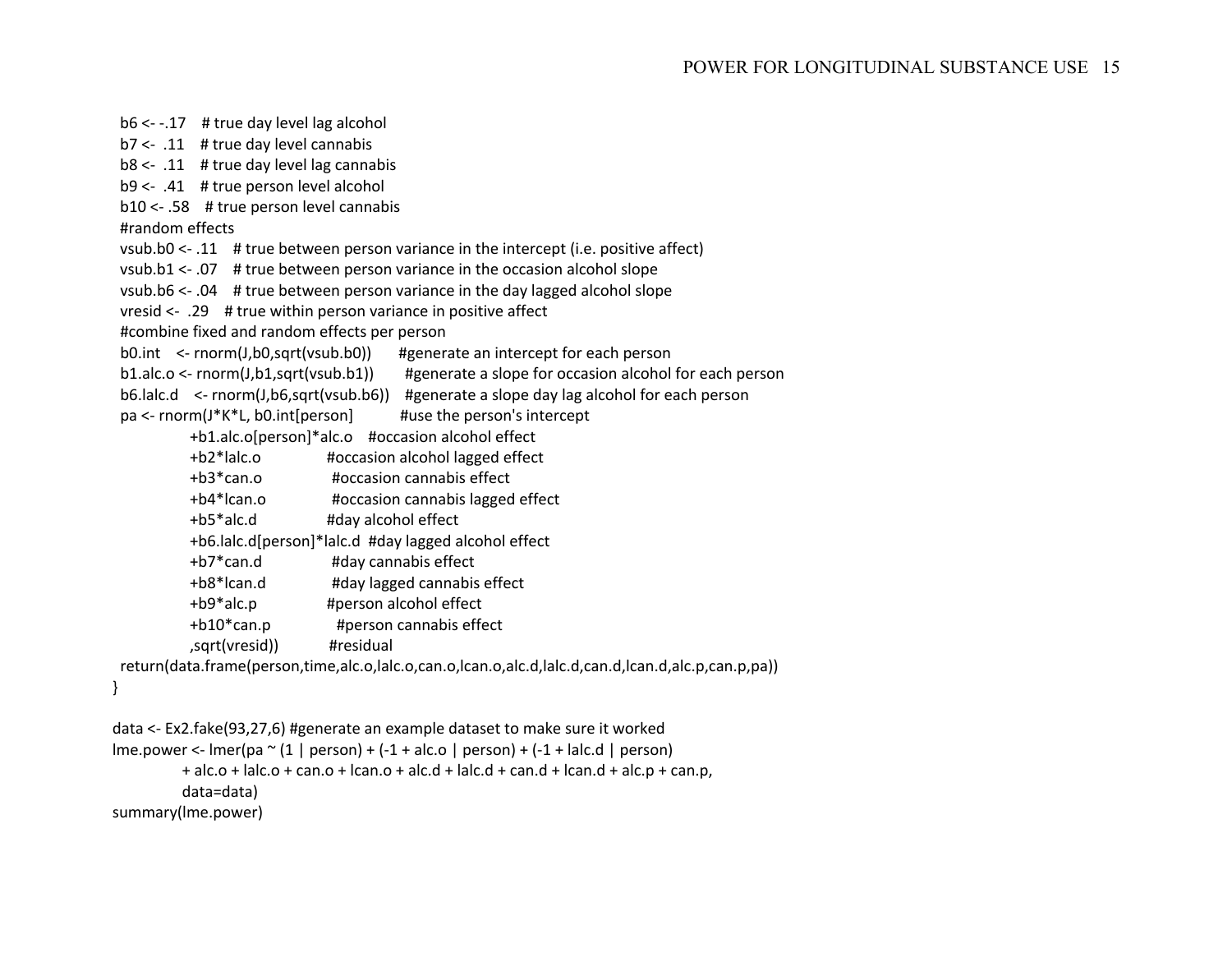# this function loops the data generation and analyzes it

```
Ex2.power <- function (J,K,L,n.sims=1000){ #default to 1000 simulations if not specified
                                     # a vector that will record if the effect of interest is sig
 signif <- rep(NA,n.sims)
 for (s in 1:n.sims)fake \leq- Ex2.fake(J,K,L)
                                     #generate a fake dataset
  \text{Im}e.power <- \text{Im}er\text{Im} \gamma (1 | person) + (-1 + alc.o | person) + (-1 + lalc.d | person)
             + alc.o + lalc.o + can.o + lcan.o + alc.d + lalc.d + can.d + lcan.d + alc.p + can.p, data=fake) #analyze it
  est <- fixef(lme.power)["lalc.d"] #save the parameter estimate
  se <- se.fixef(lme.power)["lalc.d"] #save the standard error
  signif[s] <- (abs(est)-2*se)>0 #calculate significance - returns TRUE/FALSE
 ł
 power <- mean(signif)
 return(power)
∤
```

```
Ex2.power(J=93,K=27,L=6,n.sims=10000)
```
## create a wrapper to incorporate multiple scenarios (i.e. sensitivity analyses) ##

## Specify sample sizes to examine ## Jvals <- c(31, 62, 93, 124, 155) Kvals <- c(9, 18, 27, 36, 45) sample.sizes <- expand.grid(Jvals, Kvals) names(sample.sizes) <- c("J", "K") ## To hold results ## powvals <- rep(NA, nrow(sample.sizes)) ## Calculate power for each combination of J, K ## for(i in 1:nrow(sample.sizes)){ ## Get the next set of sample sizes and calculate power ## tmpss <- as.numeric(sample.sizes[i,]) tmppow <- Ex2.power(tmpss[1], tmpss[2],6,50)